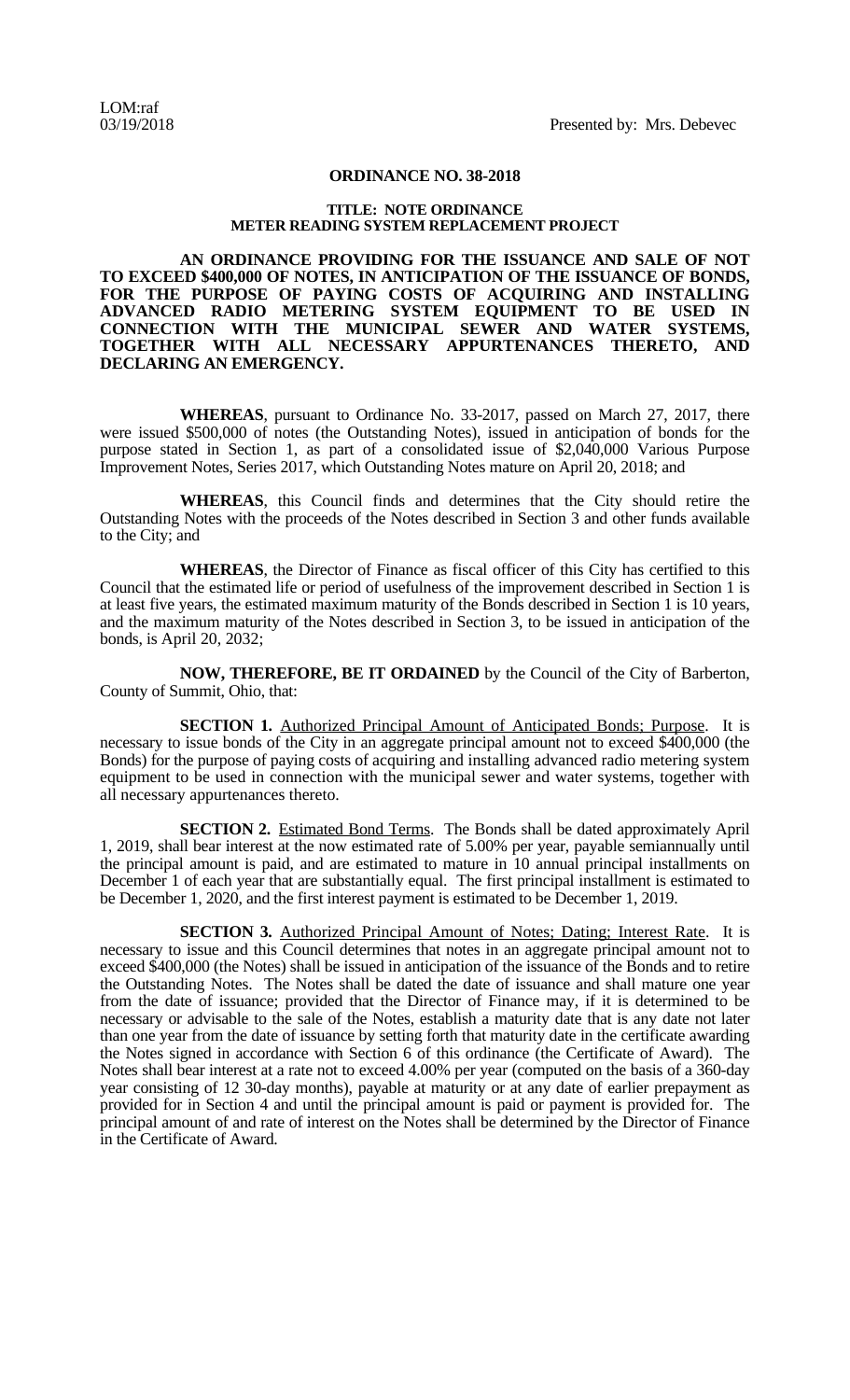**SECTION 4.** Payment of Debt Charges; Paying Agent; Prepayment. The debt charges on the Notes shall be payable in lawful money of the United States of America, or in Federal Reserve funds of the United States of America as determined by the Director of Finance in the Certificate of Award and shall be payable, without deduction for services of the City's paying agent, at the designated corporate trust office of The Huntington National Bank, or at the designated corporate trust office or other office of a bank or trust company designated by the Director of Finance in the Certificate of Award after determining that the payment at that bank or trust company will not endanger the funds or securities of the City and that proper procedures and safeguards are available for that purpose, or at the office of the Director of Finance if agreed to by the Director of Finance and the Original Purchaser (as defined in Section 6) (the Paying Agent). If agreed to by the Original Purchaser, the Notes shall be prepayable without penalty or premium at the option of the City at any time prior to maturity (the Prepayment Date) as provided in this ordinance. Prepayment prior to maturity shall be made by deposit with the Paying Agent of the principal amount of the Notes together with interest accrued thereon to the Prepayment Date. The City's right of prepayment shall be exercised by mailing a notice of prepayment, stating the Prepayment Date and the name and address of the Paying Agent, by certified or registered mail to the Original Purchaser and to the Paying Agent not less than seven days prior to the Prepayment Date, unless that notice is waived by the Original Purchaser and the Paying Agent. If money for prepayment is on deposit with the Paying Agent on the Prepayment Date following the giving of that notice (unless the requirement of that notice is waived as stated above), interest on the principal amount prepaid shall cease to accrue on the Prepayment Date, and upon the request of the Director of Finance the Original Purchaser of the Notes shall arrange for the delivery of the Notes at the designated office of the Paying Agent for prepayment, surrender and cancellation.

**SECTION 5.** Form and Execution of Notes; Book Entry System. The Notes shall be signed by the Mayor and the Director of Finance in the name of the City and in their official capacities, provided that one of those signatures may be a facsimile. The Notes shall be issued in the denominations and numbers as requested by the Original Purchaser and approved by the Director of Finance in the Certificate of Award. The entire principal amount may be represented by a single note and may be issued as fully registered securities (for which the Director of Finance will serve as note registrar) and in book entry or other uncertificated form in accordance with Section 9.96 and Chapter 133 of the Revised Code if it is determined by the Director of Finance that issuance of fully registered securities in that form will facilitate the sale and delivery of the Notes. The Notes shall not have coupons attached, shall be numbered as determined by the Director of Finance and shall express upon their faces the purpose, in summary terms, for which they are issued and that they are issued pursuant to this ordinance. As used in this section and this ordinance:

"Book entry form" or "book entry system" means a form or system under which (i) the ownership of beneficial interests in the Notes and the principal of, and interest on, the Notes may be transferred only through a book entry, and (ii) a single physical Note certificate is issued by the City and payable only to a Depository or its nominee, with such Notes "immobilized" in the custody of the Depository or its agent for that purpose. The book entry maintained by others than the City is the record that identifies the owners of beneficial interests in the Notes and that principal and interest.

"Depository" means any securities depository that is a clearing agency under federal law operating and maintaining, with its Participants or otherwise, a book entry system to record ownership of beneficial interests in the Notes or the principal of, and interest on, the Notes and to effect transfers of the Notes, in book entry form, and includes and means initially The Depository Trust Company (a limited purpose trust company), New York, New York.

"Participant" means any participant contracting with a Depository under a book entry system and includes security brokers and dealers, banks and trust companies, and clearing corporations.

The Notes may be issued to a Depository for use in a book-entry system and, if and as long as a book-entry system is utilized, (i) the Notes may be issued in the form of a single Note made payable to the Depository or its nominee and immobilized in the custody of the Depository or its agent for that purpose; (ii) the beneficial owners in book-entry form shall have no right to receive the Notes in the form of physical securities or certificates; (iii) ownership of beneficial interests in book-entry form shall be shown by book-entry on the system maintained and operated by the Depository and its Participants, and transfers of the ownership of beneficial interests shall be made only by book-entry by the Depository and its Participants; and (iv) the Notes as such shall not be transferable or exchangeable, except for transfer to another Depository or to another nominee of a Depository, without further action by the City.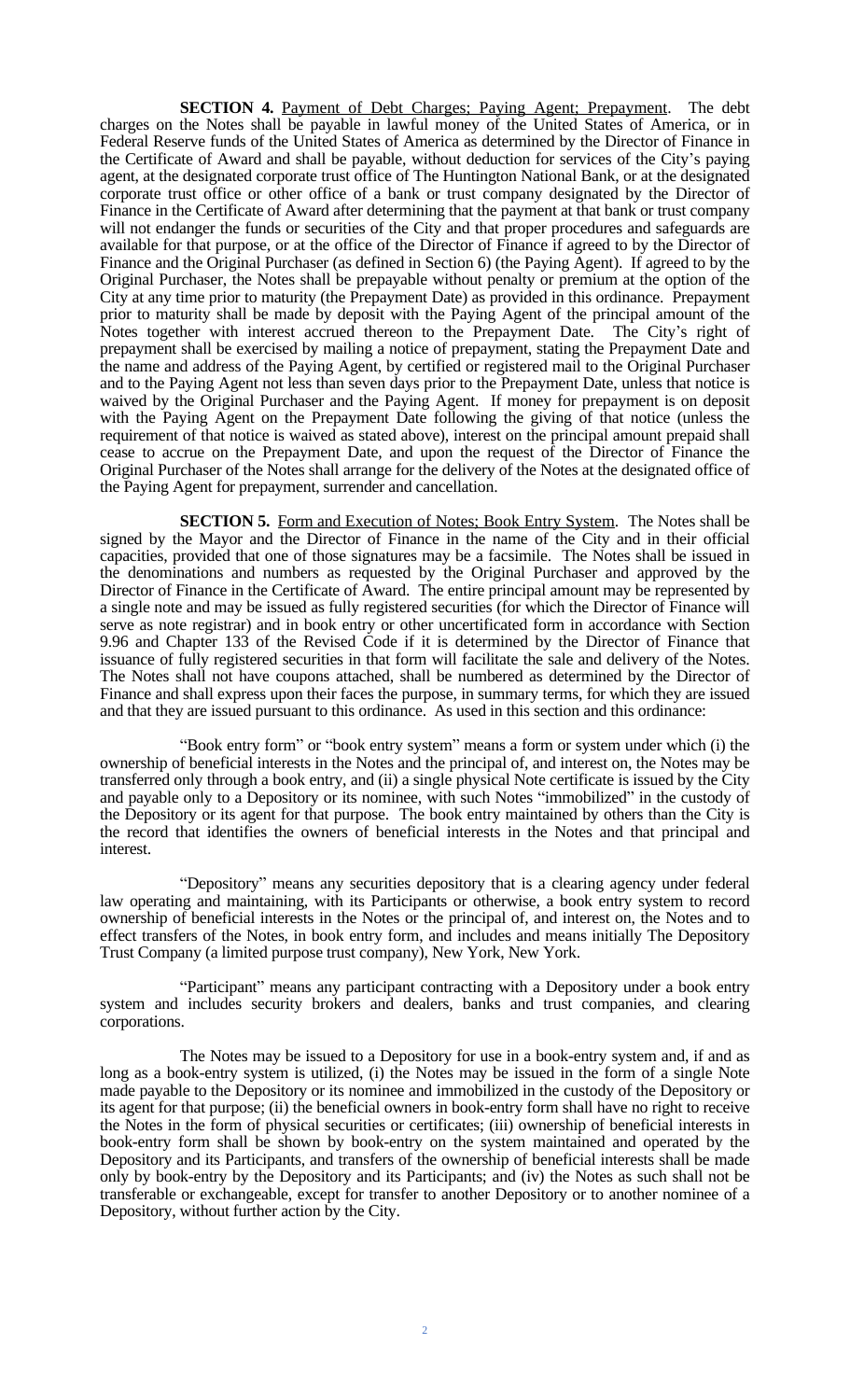If any Depository determines not to continue to act as a Depository for the Notes for use in a book-entry system, the Director of Finance may attempt to establish a securities depository/book-entry relationship with another qualified Depository. If the Director of Finance does not or is unable to do so, the Director of Finance, after making provision for notification of the beneficial owners by the then Depository and any other arrangements deemed necessary, shall permit withdrawal of the Notes from the Depository, and shall cause the Notes in bearer or payable to order form to be signed by the officers authorized to sign the Notes and delivered to the assigns of the Depository or its nominee, all at the cost and expense (including any costs of printing), if the event is not the result of City action or inaction, of those persons requesting such issuance.

The Director of Finance is also hereby authorized and directed, to the extent necessary or required, to enter into any agreements determined necessary in connection with the book-entry system for the Notes, after determining that the signing thereof will not endanger the funds or securities of the City.

**SECTION 6.** Award and Sale of the Notes. The Notes shall be sold at not less than par plus accrued interest to the original purchaser designated by the Director of Finance in the Certificate of Award (the Original Purchaser) in accordance with law and the provisions of this ordinance. The Director of Finance shall sign the Certificate of Award referred to in Section 3 evidencing that sale to the Original Purchaser, cause the Notes to be prepared, and have the Notes signed and delivered, together with a true transcript of proceedings with reference to the issuance of the Notes if requested by the Original Purchaser, to the Original Purchaser upon payment of the purchase price. The Mayor, the Director of Finance, the Director of Law, the Clerk of Council and other City officials, as appropriate, are each authorized and directed to sign any transcript certificates, financial statements and other documents and instruments and to take such actions as are necessary or appropriate to consummate the transactions contemplated by this ordinance. The Director of Finance is authorized, if it is determined to be in the best interest of the City, to combine the issue of Notes with one or more other note issues of the City into a consolidated note issue pursuant to Section 133.30(B) of the Revised Code.

**SECTION 7.** Application of Note Proceeds. The proceeds from the sale of the Notes, except any premium and accrued interest, shall be paid into the proper fund or funds and those proceeds are appropriated and shall be used for the purpose for which the Notes are being issued. Any portion of those proceeds representing premium and accrued interest shall be paid into the Bond Retirement Fund.

**SECTION 8.** Application and Pledge of Bond or Renewal Note Proceeds or Excess Funds. The par value to be received from the sale of the Bonds or of any renewal notes and any excess funds resulting from the issuance of the Notes shall, to the extent necessary, be used to pay the debt charges on the Notes at maturity and are pledged for that purpose.

**SECTION 9.** Provisions for Tax Levy. During the year or years in which the Notes are outstanding, there shall be levied on all the taxable property in the City, in addition to all other taxes, the same tax that would have been levied if the Bonds had been issued without the prior issuance of the Notes. The tax shall be within the ten-mill limitation imposed by law, shall be and is ordered computed, certified, levied and extended upon the tax duplicate and collected by the same officers, in the same manner, and at the same time that taxes for general purposes for each of those years are certified, levied, extended and collected, and shall be placed before and in preference to all other items and for the full amount thereof. The proceeds of the tax levy shall be placed in the Bond Retirement Fund, which is irrevocably pledged for the payment of the debt charges on the Notes or the Bonds when and as the same fall due. In each year to the extent revenues from the municipal sewer system are available for the payment of the debt charges on the Notes or Bonds and are appropriated for that purpose, the amount of the tax shall be reduced by the amount of revenues so available and appropriated. Nothing in this Section in any way diminishes the pledge of the full faith and credit and property taxing power of the City to the prompt payment of the debt charges on the Notes or Bonds.

**SECTION 10.** Federal Tax Considerations. The City covenants that it will use, and will restrict the use and investment, of the proceeds of the Notes in such manner and to such extent as may be necessary so that (a) the Notes will not (i) constitute arbitrage bonds, private activity bonds or hedge bonds under Sections 141, 148 or 149 of Internal Revenue Code of 1986, as amended (the Code) or (ii) be treated other than as bonds to which Section 103 of the Code applies and (b) the interest thereon will not be treated as a preference item under Section 57 of the Code.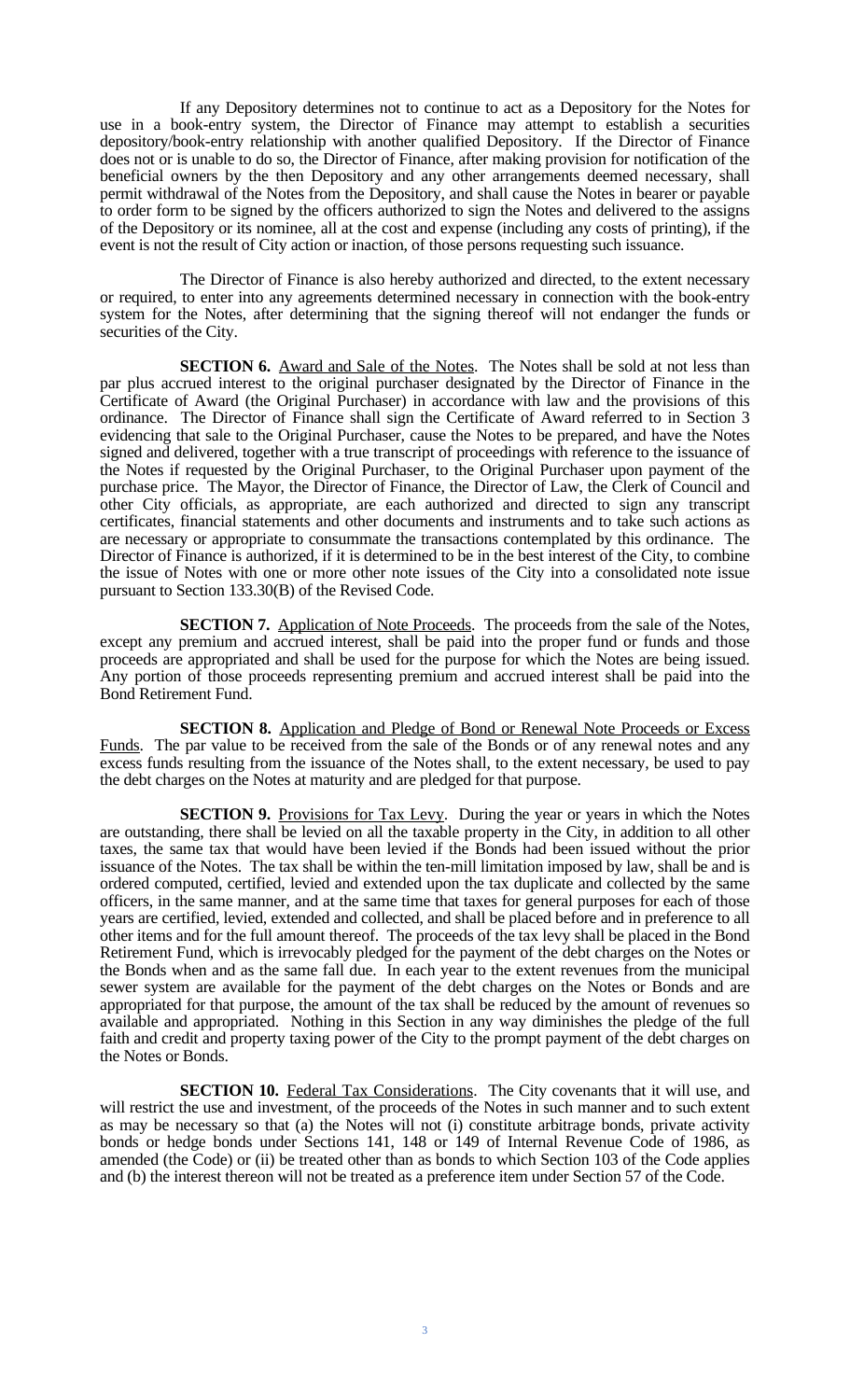The City further covenants that (a) it will take or cause to be taken such actions that may be required of it for the interest on the Notes to be and remain excluded from gross income for federal income tax purposes, (b) it will not take or authorize to be taken any actions that would adversely affect that exclusion, and (c) it, or persons acting for it, will, among other acts of compliance, (i) apply the proceeds of the Notes to the governmental purpose of the borrowing, (ii) restrict the yield on investment property, (iii) make timely and adequate payments to the federal government, (iv) maintain books and records and make calculations and reports, and (v) refrain from certain uses of those proceeds, and, as applicable, of property financed with such proceeds, all in such manner and to the extent necessary to assure such exclusion of that interest under the Code.

The Director of Finance, as the fiscal officer, or any other officer of the City having responsibility for issuance of the Notes is hereby authorized (a) to make or effect any election, selection, designation (including specifically designation or treatment of the Notes as "qualified taxexempt obligations"), choice, consent, approval, or waiver on behalf of the City with respect to the Notes as the City is permitted to or required to make or give under the federal income tax laws, including, without limitation thereto, any of the elections provided for in or available under Section 148 of the Code, for the purpose of assuring, enhancing or protecting favorable tax treatment or status of the Notes or interest thereon or assisting compliance with requirements for that purpose, reducing the burden or expense of such compliance, reducing the rebate amount or payments of penalties, or making payments of special amounts in lieu of making computations to determine, or paying, excess earnings as rebate, or obviating those amounts or payments, as determined by that officer, which action shall be in writing and signed by the officer, (b) to take any and all other actions, make or obtain calculations, make payments, and make or give reports, covenants and certifications of and on behalf of the City, as may be appropriate to assure the exclusion of interest from gross income and the intended tax status of the Notes, and (c) to give one or more appropriate certificates of the City, for inclusion in the transcript of proceedings for the Notes, setting forth the reasonable expectations of the City regarding the amount and use of all the proceeds of the Notes, the facts, circumstances and estimates on which they are based, and other facts and circumstances relevant to the tax treatment of the interest on and the tax status of the Notes.

Each covenant made in this section with respect to the Notes is also made with respect to all issues any portion of the debt service on which is paid from proceeds of the Notes (and, if different, the original issue and any refunding issues in a series of refundings), to the extent such compliance is necessary to assure exclusion of interest on the Notes from gross income for federal income tax purposes, and the officers identified above are authorized to take actions with respect to those issues as they are authorized in this section to take with respect to the Notes.

**SECTION 11.** Certification and Delivery of Ordinance. The Clerk of Council is directed to deliver or cause to be delivered a certified copy of this ordinance and a signed copy of the Certificate of Award to the Summit County Fiscal Officer.

**SECTION 12.** Satisfaction of Conditions for Note Issuance. This Council determines that all acts and conditions necessary to be done or performed by the City or to have been met precedent to and in the issuing of the Notes in order to make them legal, valid and binding general obligations of the City have been performed and have been met, or will at the time of delivery of the Notes have been performed and have been met, in regular and due form as required by law; that the full faith and credit and general property taxing power (as described in Section 9) of the City are pledged for the timely payment of the principal of and interest on the Notes; and that no statutory or constitutional limitation of indebtedness or taxation will have been exceeded in the issuance of the Notes.

**SECTION 13.** Retention of Bond Counsel. The legal services of Squire Patton Boggs (US) LLP, as bond counsel, be and are hereby retained. The legal services shall be in the nature of legal advice and recommendations as to the documents and the proceedings in connection with the issuance and sale of the Notes and the rendering of the necessary legal opinion upon the delivery of the Notes. In rendering those legal services, as an independent contractor and in an attorney-client relationship, that firm shall not exercise any administrative discretion on behalf of the City in the formulation of public policy, expenditure of public funds, enforcement of laws, rules and regulations of the State, the City or any other political subdivision, or the execution of public trusts. That firm shall be paid just and reasonable compensation for those legal services and shall be reimbursed for the actual out-of-pocket expenses it incurs in rendering those legal services. The Director of Finance is authorized and directed to make appropriate certification as to the availability of funds for those fees and any reimbursement and to issue an appropriate order for their timely payment as written statements are submitted by that firm.